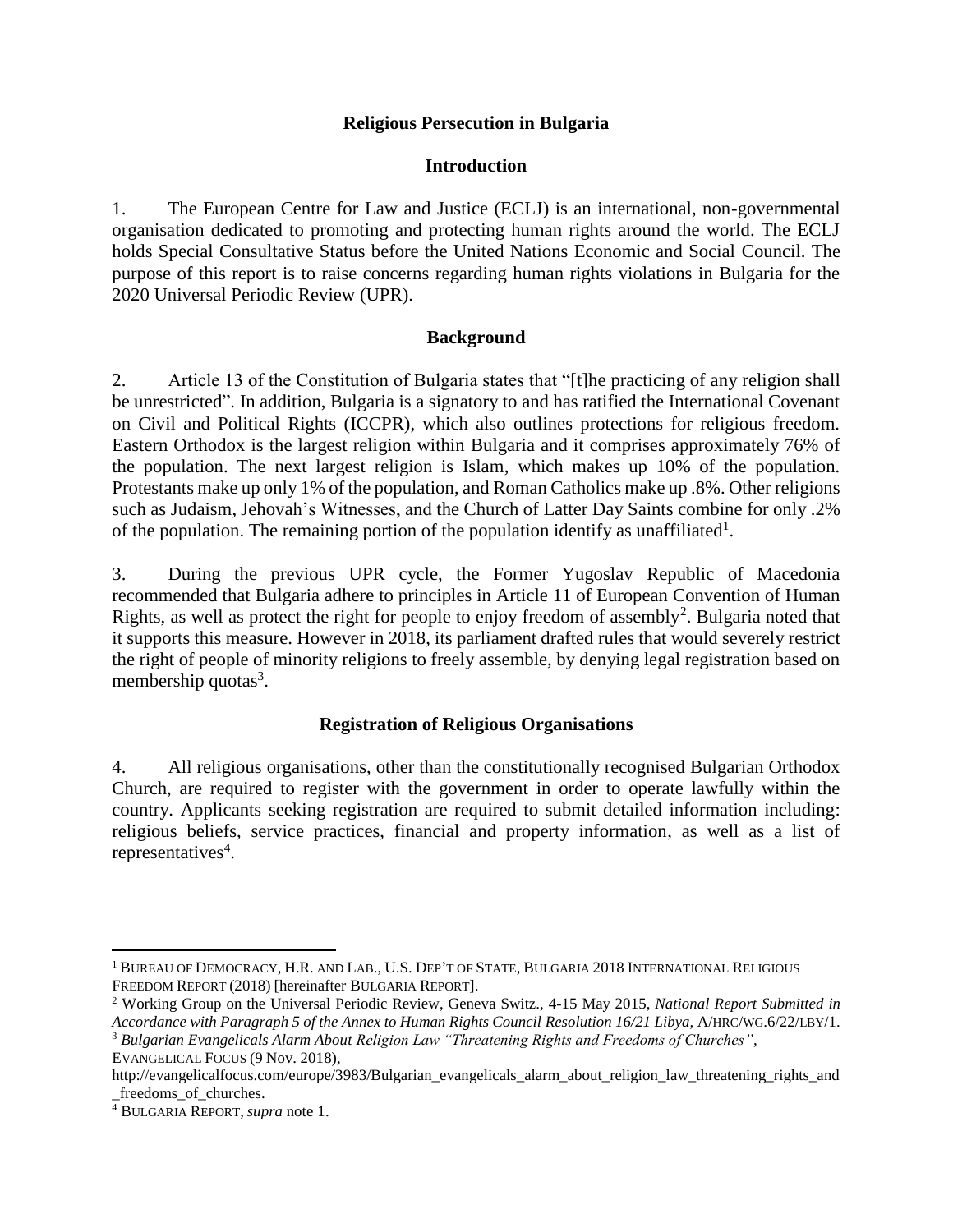5. Registered organisations enjoy numerous benefits that are not afforded to non-registered groups. Groups that are not registered are prohibited from accessing public funding, owning property, operating schools, and publishing and distributing religious materials<sup>5</sup>.

6. The Bulgarian government clearly favors one religious organisation – the Bulgarian Orthodox Church – and restricts the religious activity of any organisations that fail to acquire legal registration. Even those groups that do register are limited in their religious activities. In 2018, this favoritism came even sharper into focus as the Bulgarian Parliament drafted legal amendments that would further prevent certain religious organisations from being able to obtain legal registration<sup>6</sup>.

# **Proposed Religious Restrictions**

7. Since the last UPR cycle, the Bulgarian government threatened to take a giant step back in guaranteeing religious liberty for all of its citizens. As stated above, in 2018, the Bulgarian Parliament drafted changes to the 2002 Religious Denominations Act that would severely restrict religious freedom and provide increased governmental control over the country's minority religions<sup>7</sup>.

8. Under the 2018 proposed rules, only Bulgarian citizens would be permitted to carry out religious services, and only so long as they were trained in Bulgaria or received training from an approved foreign school<sup>8</sup>. Training members of the clergy as well as running religious schools would be restricted to only Eastern Orthodox and Muslim groups<sup>9</sup>. A foreigner would be permitted to conduct religious services only if they were accompanied by a Bulgarian ordained minister<sup>10</sup>. The changes would also establish a membership quota of 3,000, which would be a form of discrimination against minority religions $11$ .

9. These amendments directly contradicted the principles established in the 2002 Religious Denominations Act. Article 4 of the Act states:

Religious denominations shall be free and equal. Religious institutions shall be separate from the State.

State interference in the internal organisation of self-governed religious institutions shall not be permitted.

The State shall provide conditions for free and unhindered exercise of the rights of religion assisting with maintenance of tolerance and respect between the believers from the different religions and between believers and non-believers.

 $\overline{a}$ 5 *Id*.

<sup>6</sup> BULGARIA REPORT, *supra* note 1.

<sup>7</sup> *Bulgarian Evangelicals Alarm About Religion Law*, *supra* note 3.

<sup>8</sup> *Id*.

<sup>9</sup> *Id*.

<sup>10</sup> *Id.*

<sup>11</sup> *Id.*